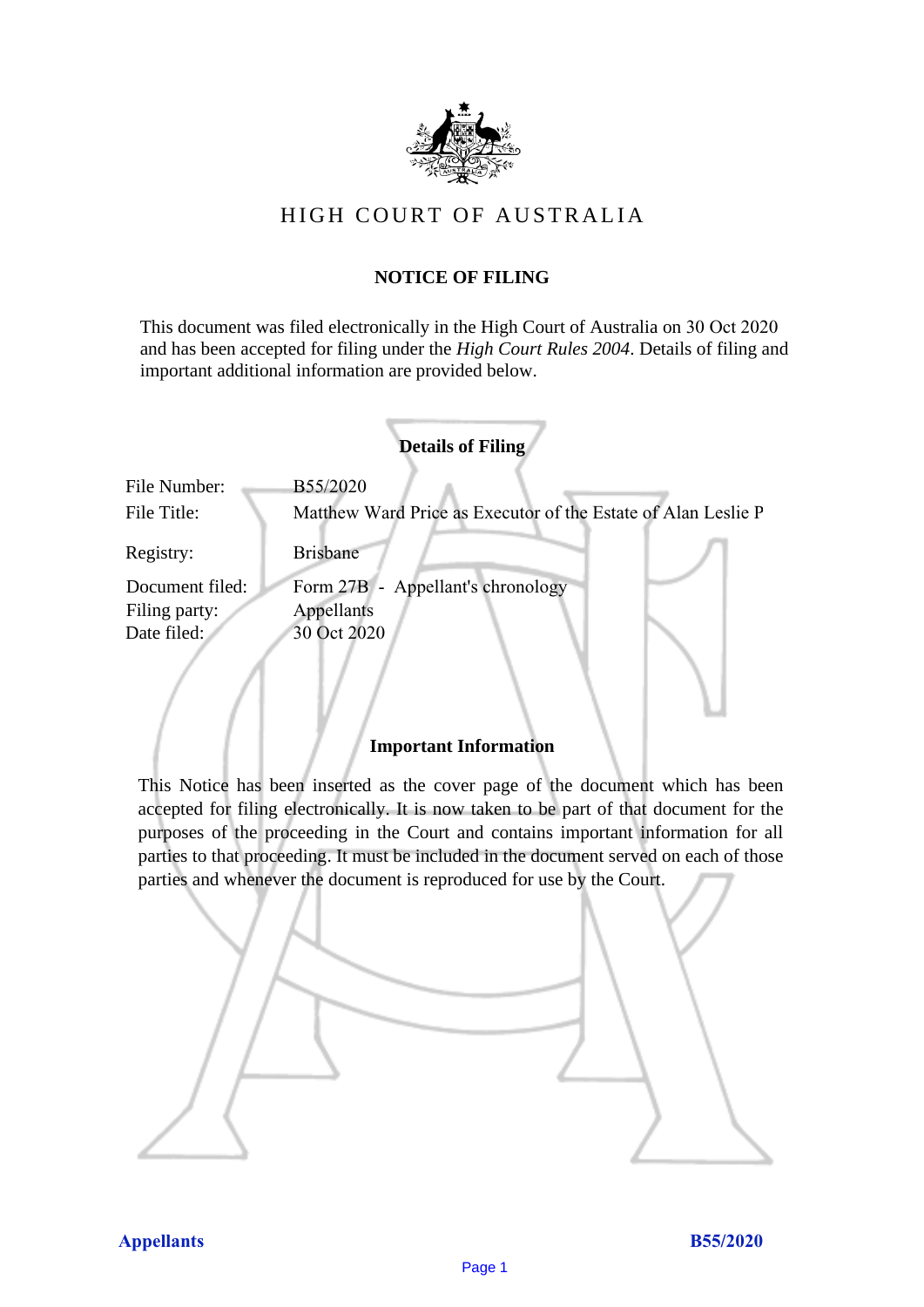## IN THE HIGH COURT OF AUSTRALIA BRISBANE REGISTRY No. B55 of 2020

### ON APPEAL FROM THE COURT OF APPEAL OF THE SUPREME COURT OF QUEENSLAND

Appellant BCOCKT OF AUSTRALIA<br>
BIKEMANE REGISTING<br>
CON APPEAL EROIN THE COURT OF THE SUPRIME COURT OF<br>
COMENTA AND DESTRUENCE ON THE SUPRIME COURT OF<br>
COMENTA AND LOT CONSIDER COURT OF COMENTA DESTRUENCE<br>
BETWEEN:<br>
BETWEEN BETWEEN: Matthew Ward Price as Executor of the Estate of Alan Leslie Price (deceased) First Appellant

10

### Daniel James Price as Executor of the Estate of Alan Leslie Price

(deceased)

Second Appellant

# Allana Mercia Price ' Third Appellant

James Burns Price Fourth Appellant

Gladys Ethel Price by her litigation guardian Erin Elizabeth Turner Fifth Appellant

and

Christine Claire Spoor as trustee First Respondent

Kerry John Spoor as trustee 30 Second Respondent

> Marianne Piening Third Respondent

Appellants **Page 2**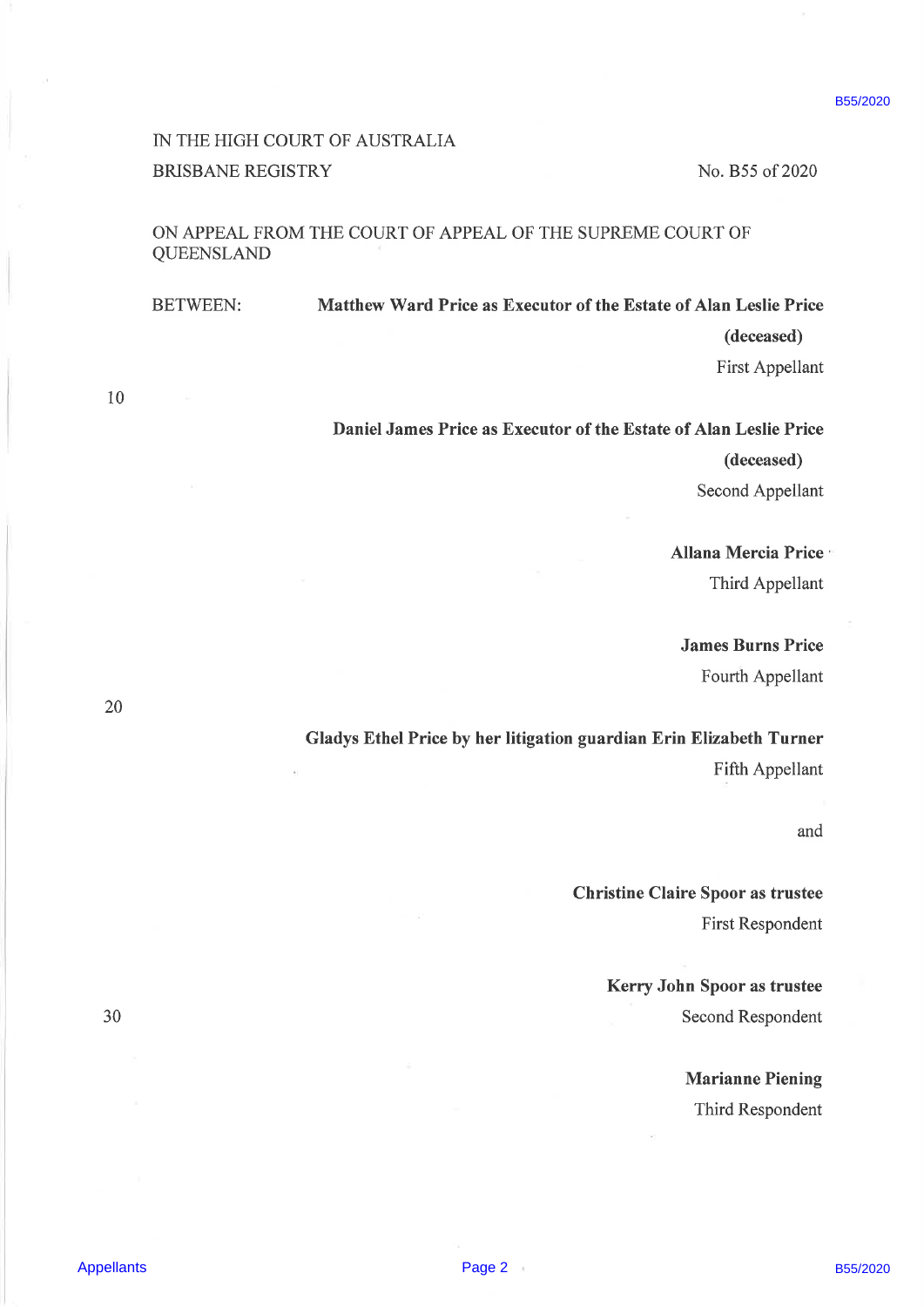B55/2020

### APPELLANTS' CHRONOLOGY

 $-2-$ 

#### PART I - CERTIFICATION

|                               |                                                                                                                            | Fourth Respondent           |
|-------------------------------|----------------------------------------------------------------------------------------------------------------------------|-----------------------------|
|                               |                                                                                                                            | <b>Joyce Higgins</b>        |
|                               |                                                                                                                            | Fifth Respondent            |
|                               |                                                                                                                            |                             |
|                               |                                                                                                                            | <b>Cheryl Thompson</b>      |
|                               |                                                                                                                            | Sixth Respondent            |
|                               |                                                                                                                            |                             |
|                               |                                                                                                                            | <b>Joyce Mavis Coomber</b>  |
|                               |                                                                                                                            | Seventh Respondent          |
|                               |                                                                                                                            |                             |
|                               | Angus Macqueen and Angus Macqueen as trustee                                                                               |                             |
|                               |                                                                                                                            | Eighth and Ninth Respondent |
|                               |                                                                                                                            |                             |
|                               |                                                                                                                            |                             |
| <b>PART I - CERTIFICATION</b> | <b>APPELLANTS' CHRONOLOGY</b><br>1. We certify that this chronology is in a form suitable for publication on the internet. |                             |
|                               | <b>PART II - CHRONOLOGY OF PRINCIPAL EVENTS</b>                                                                            |                             |
|                               | <b>Event</b>                                                                                                               | Reference                   |
|                               | Alan Leslie Price and Allana Mercia Price                                                                                  | PJ [2] [CAB 8]              |
|                               | mortgaged land in favour of Law Partners                                                                                   |                             |
| <b>Date</b><br>25 June 1998   | Mortgages - Mortgage No 703635657                                                                                          |                             |
|                               | James Burns Price and Gladys Ethel Price                                                                                   | PJ [2] [CAB 8]              |
|                               | mortgaged land in favour of Law Partners                                                                                   |                             |
| 25 June 1998<br>2 July 1998   | Mortgages - Mortgage 702810173<br>The sum of \$320,000 was advanced to Alan Leslie                                         |                             |
|                               | Price, Allana Mercia, James Burns Price and                                                                                | PJ [3] [CAB 8]              |
|                               | Gladys Ethel Price secured by the Mortgages                                                                                |                             |
| 2 July 1999                   | The repayment date for the advance                                                                                         | PJ [3] [CAB 8]              |
| 2 July 2000                   | Extended Repayment date                                                                                                    | PJ [3] [CAB 8]              |
| November 2000                 | Sale of part of the Mortgaged land for \$116,157                                                                           | PJ [3] [CAB 8]              |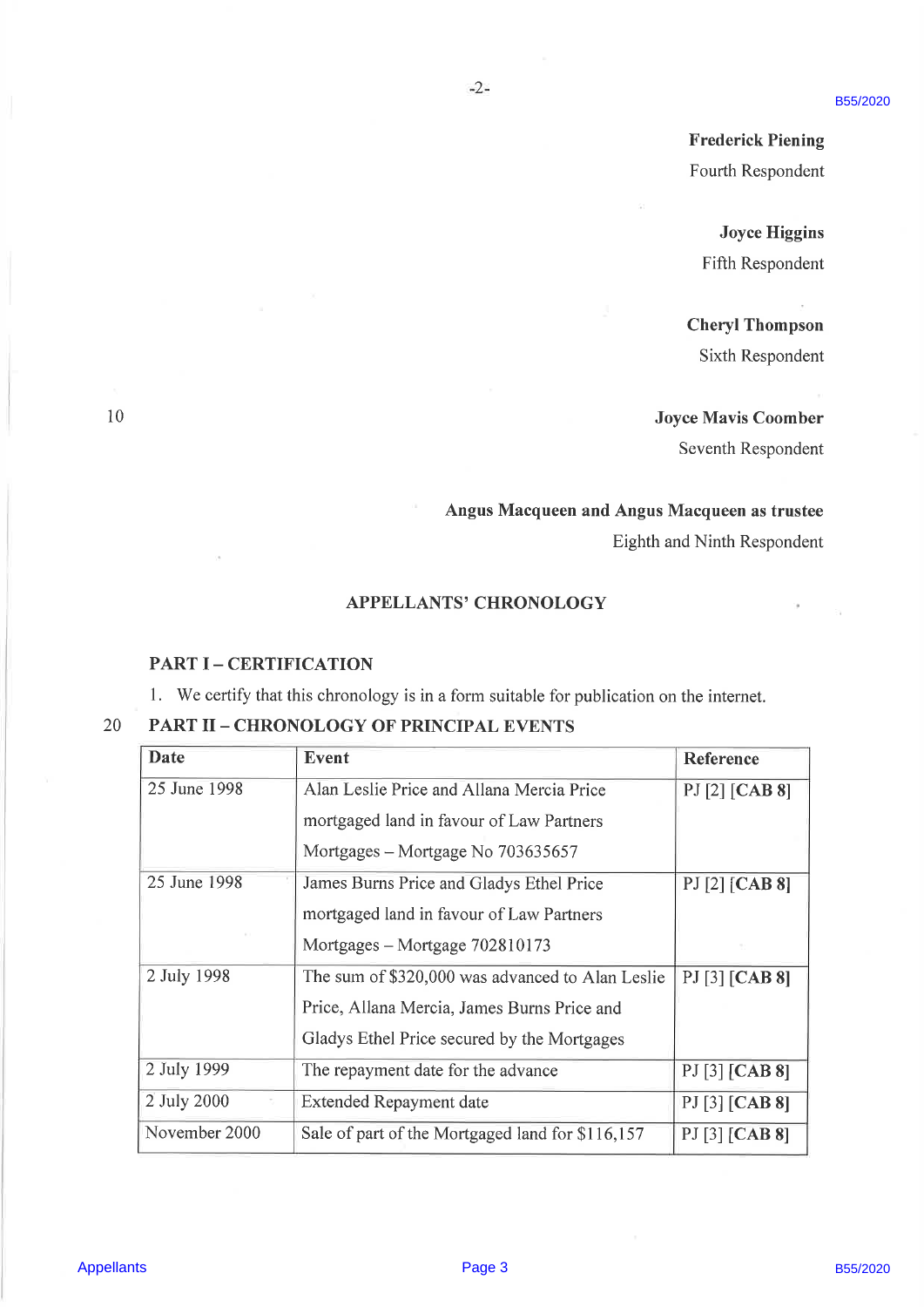|                   | which reduced the principal outstanding by          |                                |  |
|-------------------|-----------------------------------------------------|--------------------------------|--|
|                   | \$50,000                                            |                                |  |
| 30 April 2001     | Loan and Mortgage in default with amount            | PI[3] [CAB 8]                  |  |
|                   | outstanding of \$270,000 - Notices of Exercise of   |                                |  |
|                   | Power of Sale served.                               |                                |  |
| 9 May 2017        | James Burns Price died estate left to Gladys Ethel  | PJ [2] [CAB 8]                 |  |
|                   | Price                                               |                                |  |
| 8 August 2017     | Proceedings commenced by the Plaintiffs             | Claim and                      |  |
|                   |                                                     | Statement of                   |  |
|                   |                                                     | Claim filed 8                  |  |
|                   |                                                     | August 2017                    |  |
|                   |                                                     | (Document 1)                   |  |
|                   |                                                     | eCourts File)                  |  |
| 6 November 2017   | Notice of Discontinuance filed in relation to James | Document 7                     |  |
|                   | <b>Burns Price</b>                                  | eCourts File                   |  |
| 8 March 2018      | Alan Leslie Price died, Matthew Ward Price and      | Affidavit of                   |  |
|                   | Daniel James Price appointed as executors           | Gregory John<br>Ploetz filed 4 |  |
|                   |                                                     | September 2018                 |  |
|                   |                                                     | (Document 18                   |  |
|                   |                                                     | eCourts File)                  |  |
| 27 September 2018 | Matthew Ward Price and Daniel James Price as        | Order Martin J                 |  |
|                   | Executors of the Estate of the First Defendant      | 27 September                   |  |
|                   | (Alan Leslie Price deceased) were substituted as    | 2018                           |  |
|                   | the First Defendants in the proceedings             |                                |  |
|                   | Erin Elizabeth Turner be appointed as Litigation    |                                |  |
|                   | Guardian for the Fourth Defendant.                  |                                |  |
|                   |                                                     |                                |  |
| 17 October 2019   | Hearing of summary judgment applications before     |                                |  |
|                   | Justice Dalton                                      |                                |  |
|                   |                                                     |                                |  |
| 12 April 2019     | First instance decision of Justice Dalton           |                                |  |
|                   |                                                     |                                |  |
|                   |                                                     |                                |  |
|                   |                                                     |                                |  |